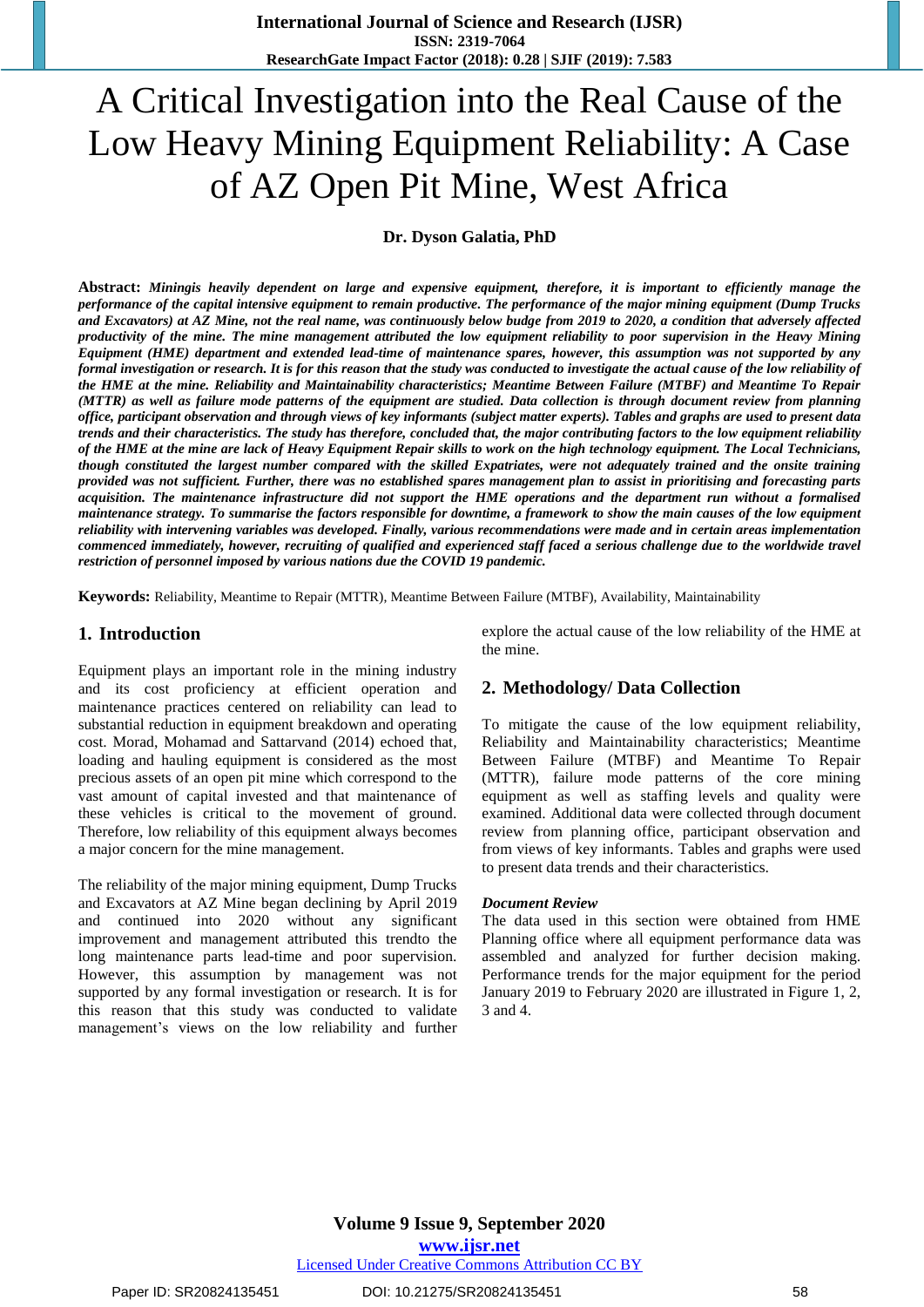



The data in Figure 1 show that the performance of the CAT 775 Dump Trucks began falling from April 2019 and this trend continued through to February 2020 when the study was being conducted. However, there was no document available to indicate the probable cause of the low

equipment availability. The planning office chats only showed performance trends without any explanation relating to the trends behavior. Figure 2 shows the monthly availability trend for the CAT789 Trucks.



**Figure 2:** CAT 789 Dump Trucks

Figure 2 displays the performance trend of the CAT 789 Dump Trucks. The performance of the equipment was below budget from commissioning to the time the study was conducted, taking a steeper trend from August 2019. No written records were available to explain the cause of the poor reliability of the newly acquired (refurbished) production equipment.

The only relevant information available was that, the equipment was purchased in 2019 from an outside contractors as "good" rebuild machines and the mine expected to achieve above 85% availability per month from the machines, however, this was never attained. Figure 3 shows the availability of the Primary Excavators CAT 6015 and 6018.



**Figure 3:** CAT6015/6018 Excavator Performance

**Volume 9 Issue 9, September 2020**

**www.ijsr.net** Licensed Under Creative Commons Attribution CC BY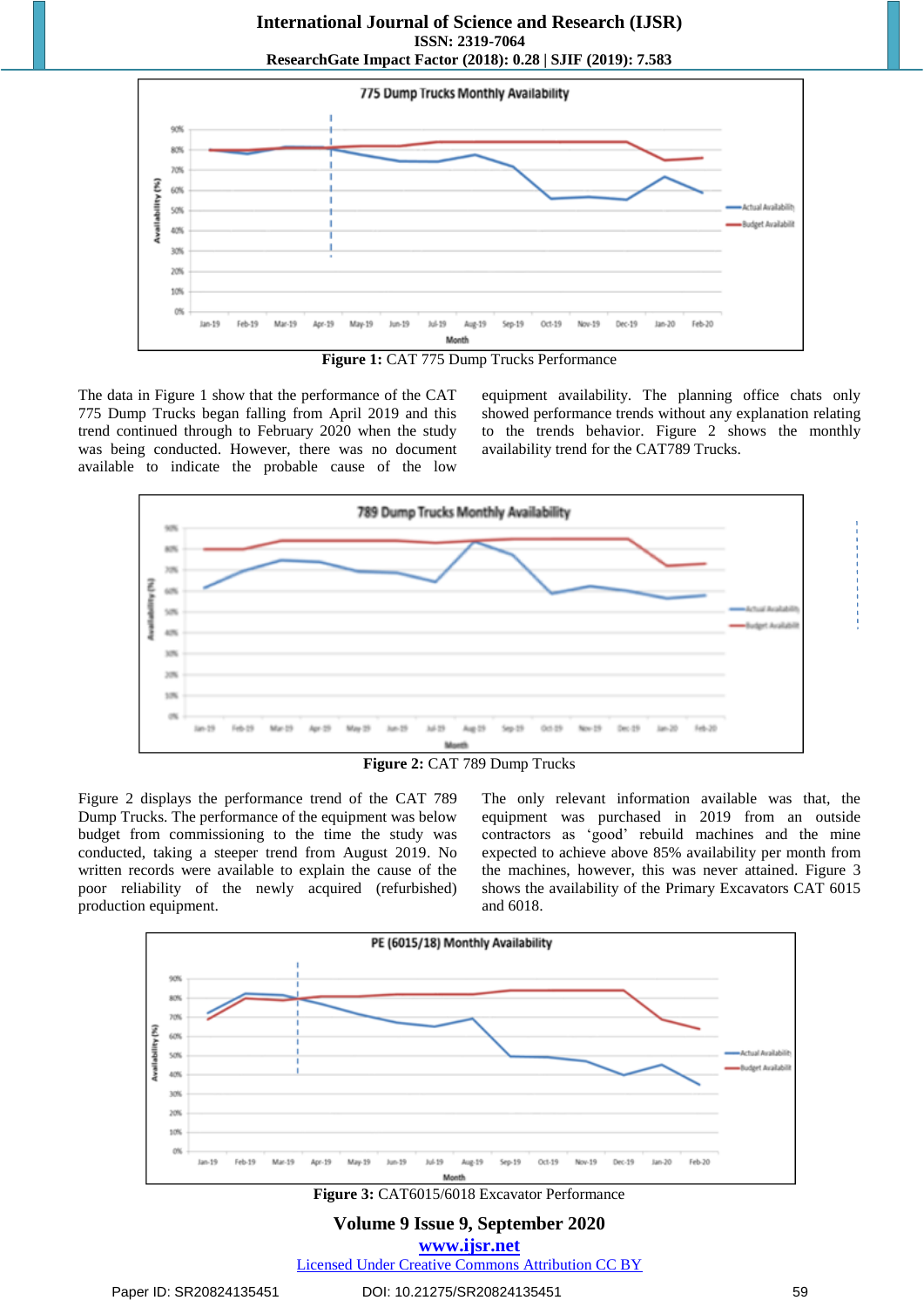The reliability of the CAT 6018 and 6015 Excavators equally started to decline from March 2019 with no much improvement. From planning office reports, no justification was given for the low equipment reliability, only

performance trends were displayed. Figure 4 illustrates the performance trend of the CAT6040 Excavator.



**Figure 4:** CAT6040 Excavator Performance

From Figure 4, the performance of the Excavator CAT 6040 is generally within budget though in March and April 2019, the availability was low. The documented explanation to this was that, the machine was down for a failed fan motor and a travel motor respectively. Both components failed prematurely and warranty was granted by the supplier of the machine. After, the two repairs, the reliability of the machine was continuously with budget.

Though Jula et al (2006) states that, there are a lot of reasons why mining equipment goes wrong such as selection of equipment, the manner in which the equipment is used or applied, maintenance practices, inadequacies in technical skills, lack of mid-life equipment rebuild, quality of equipment and component refurbishment, quality of replacement parts as well as the maintenance organization structure, AZ Mine did not investigate the real cause of the numerous equipment breakdowns. As such, it was difficult for the mine to develop a strategy to improve reliability of the heavy mining equipment.

#### *Participative Observation*

Through exploratory survey, various areas of the HME department were investigated in order to determine the real cause of the low equipment reliability.

#### *Equipment*

The mine had different types of equipment associated with mining activities as shown in Table 1.

|                              | . .                                                       |              |
|------------------------------|-----------------------------------------------------------|--------------|
| Count of Fieet<br>Plant Type | <b>Model</b>                                              | Total        |
| Front End Loader             | Front End Loader - CAT 966                                | э            |
|                              | Front End Leader - CAT 660H<br>Front End Loader - CAT 990 | x<br>٠       |
| Articulated Dump Truck       | Articulated Dump Truck - CAT ADT 740                      | z            |
| Blast hole Drill             | Blast hole Drill - Atlas Copco D65                        | ж            |
|                              | Blast hole Drill - CAT MD6290                             | z            |
| Bobcat                       | Skid Steer Loader - CAT 262                               | s.           |
|                              | Bobcat 232b skid steer loader                             | ä.           |
|                              | Bobcat 2260 skid steer loader                             | ı            |
| Compactor                    | Compactor                                                 | ×            |
| Digitalne                    | Dozer - CAT 0107                                          | ×            |
|                              | Docer - CAT DBR                                           | ä.           |
|                              | Docer - CAT D9R                                           | ×            |
| Dunnp Truck                  | Dump Truck - CAT 775F                                     | 18           |
|                              | Dump Truck - CAT 775G                                     | 3D           |
|                              | Dump Truck - CAT 7898.                                    | 61           |
| Explosive Truck              | Explosive Truck - fyeco                                   | Ξ            |
|                              | Explosive Truck - Kenworth                                | n.           |
| Fuel Truck                   | Fuel Truck - CAT 775                                      | r            |
|                              | Ford Truck - Iveral                                       | z            |
| Grade Control Drill          | Blast hole Drill - Atlas Copco D55                        | Ξ            |
| Grader                       | Grader - CAT 14M                                          | э            |
|                              | Grader - CAT 16G                                          | ž            |
| Hiab Truck                   | Hiab Truck - Iveco                                        | $\equiv$     |
| <b>Luter Truck</b>           | Lube Truck - Ivero                                        | ä.           |
| Manitou                      | Telehandler - Manitou MT-X 1440 SLT                       | x            |
| <b>Mubile Crushers</b>       | Terex-Finlay C-1540RS Cone Crusher                        | x            |
|                              | Terex-Finlay J-1175 Jaw Cruther                           | ×            |
| Primary Excavator            | PE CAT 6015 Backhoe                                       | х            |
|                              | PE CAT 6015 Face Showel                                   | x            |
|                              | PE CAT 6018 Backhoe                                       | z<br>x       |
|                              | PE CAT 6018 Face Shovel<br>PE CAT 6040 Backhoe            | $\mathbb{R}$ |
|                              |                                                           |              |
| <b><i>BC Drift</i></b>       | Schramim T450GT DRILL RIG                                 | z.           |
|                              | Schramm T450WS Drill Rig                                  | x            |
| <b>Small Excavator</b>       | Excavator - CAT 320                                       | ä            |
| Tipper Truck - Iveco         | Tippeer Truck - Iveco                                     | ×            |

### **Table 1:** Main Production and Ancillary Equipment List

## **Volume 9 Issue 9, September 2020**

**www.ijsr.net**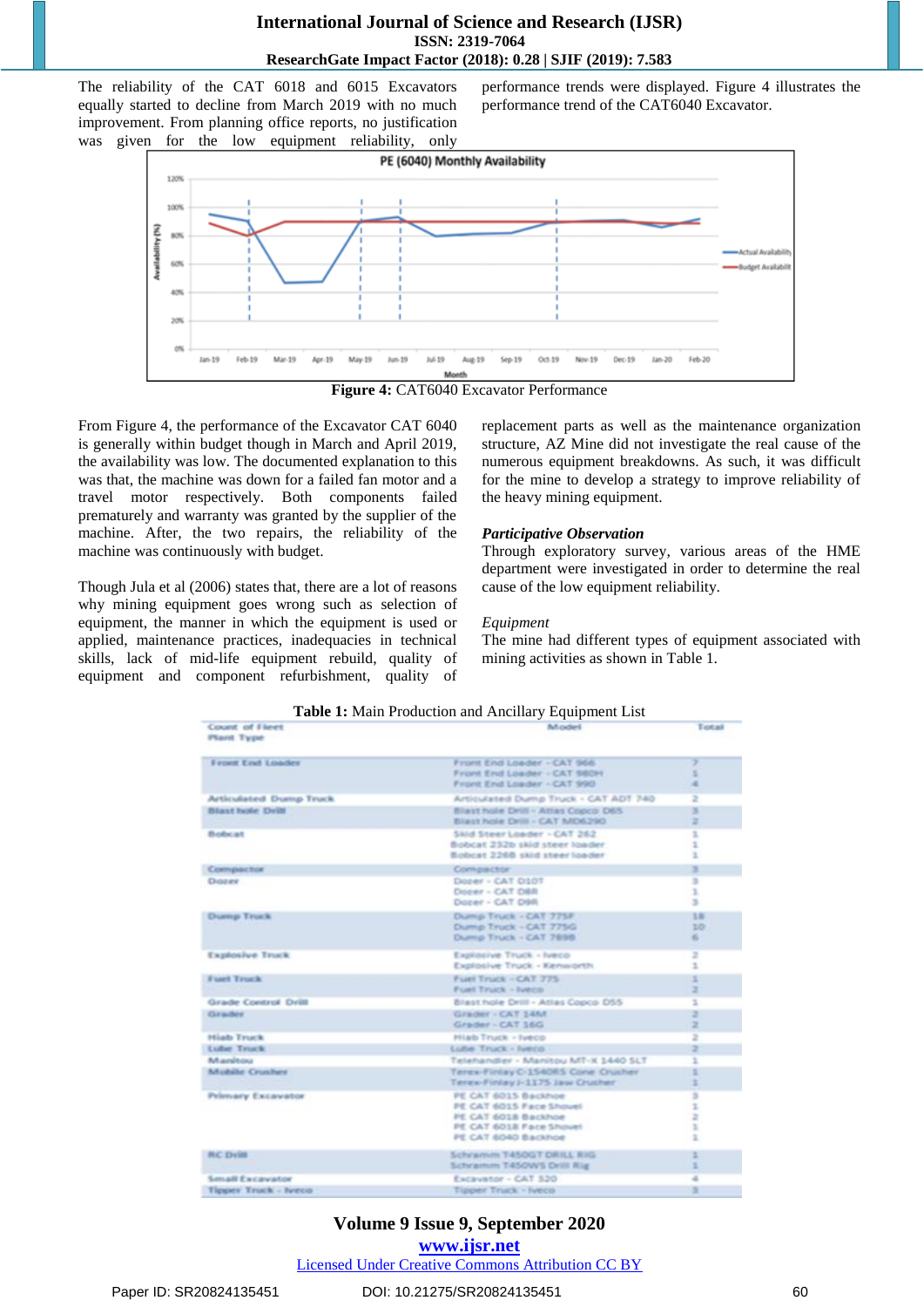The data in Table 1 only shows equipment related to mining operations and does not cover all equipment used on the mine as the other equipment did not have a major influence on mining productivity. In all, the mine had about 140 pieces of equipment managed by the HME department.

*Staffing*

Among the major roles, the department was managed by:

**Table 2:** Staffing Level

| Item | Description            | Number |
|------|------------------------|--------|
|      | Maintenance Engineer   |        |
| 2    | Superintendent         |        |
| 3    | Supervisor/Foreman     |        |
|      | Maintenance Planner    |        |
| 5    | Technicians-Expatriate | 35     |
|      | Technician-Local       |        |

In terms of the Local Technicians, records showed that there was no formal training in Heavy Equipment Repair, most of them only had basic engineering courses. Further, no Local Technician had undergone any form of OEM training on any equipment. However, to improve the skills of the Local Technicians, in August 2019, the mine started an onsite Heavy Equipment Repair Fast Tracking Program managed by the Mine Training Department.

The Expert Technicians were meant to coach the Local Technicians after the onsite training, however, this was found not to be practical as the Expert Technicians were always tied up with either maintenance or breakdown work with backlog work usually left unattended due to lack of manpower.

Maintenance personnel were not allocated specific sections, they were distributed by the Superintendent according to daily needs. As such, a miss-match in skills allocation was eminent.

#### *Maintenance Infrastructure*

The mine had two workshops, one for repair and maintenance of heavy equipment and the other for Boiler making and Fabrication work. Crowding of equipment parts was seen inside and around the Fabrication workshop. However, major equipment such as welding machines was readily available. Coupled with the Fabrication shop was a small Machine shop fitted with a lathe and pressing machine.

The maintenance workshop had six bays of a reasonable size (able to accommodate big Trucks). The workshop was equipped with oil and grease dispensing facilities, compressed air and there was a small apartment within the shop where hydraulic hoses were fabricated. Though the workshop was big enough, there was no provision for a pit or rump to enable the maintenance personnel easy access for checking the bottom part of equipment.

Though Heavy Equipment tyres were assembled and repaired on site, there was no dedicated workshop for tyres, only a small areas was demarcated outside the workshop for tyres.

#### *Supply Side*

The mine had one Central Store which catered for all departments at the mine with all issues made on demand from the end user department.

The lead time for most major equipment components was somehow uncontrollable, in certain situations, in excess of 160 days. However, the availability of routine maintenance parts (consumables) was consistent. The data in Table 3 show a comparison of the number of broken down equipment awaiting parts against those waiting for maintenance labor.

| Plant Type                 | Equipment<br>down as of<br>Feb'20 | Labor          | Awaiting Awaiting Work in<br>Parts | Progress       |
|----------------------------|-----------------------------------|----------------|------------------------------------|----------------|
| PE (615/18)                | 5                                 | 2              |                                    | 3              |
| DT 775                     | 8                                 | $\overline{3}$ |                                    | 5              |
| DT 789                     | $\overline{2}$                    |                | 1                                  | $\mathbf{1}$   |
| <b>Track Dozer</b>         | 5                                 | $\overline{2}$ | 1                                  | $\overline{c}$ |
| Wheel Dozer                | 1                                 |                | 1                                  |                |
| Lube Truck                 | $\mathbf{1}$                      | 1              |                                    |                |
| FL 990                     | $\overline{2}$                    | $\overline{2}$ |                                    |                |
| FL 966                     | $\overline{3}$                    | 1              | 1                                  | 1              |
| <b>Bobcat</b>              | $\overline{3}$                    | 3              |                                    |                |
| Compactor                  | 1                                 | 1              |                                    |                |
| <b>Fuel Truck</b>          | 1                                 | 1              |                                    |                |
| Small Excavator, 3200      | 1                                 | 1              |                                    |                |
| Water Tank                 | $\overline{2}$                    | 1              | 1                                  |                |
| Graders                    | 3                                 | $\overline{c}$ |                                    | 1              |
| Iveco Tipper Truck         | $\overline{c}$                    | 1              |                                    | 1              |
| <b>Iveco Trakker Horse</b> | 1                                 |                | 1                                  |                |
| Manitou Forklift           | 3                                 | 1              | 1                                  | 1              |
| Mobile Crane               | 1                                 |                | 1                                  |                |
| Scout 350piccini Self      | 1                                 | 1              |                                    |                |
| loading concrete mixer     |                                   |                |                                    |                |
| 30t Boom Truck (maintex    | 1                                 | 1              |                                    |                |
| 35100c), SN: 161870)       |                                   |                |                                    |                |
|                            | 47                                | 24             | 8                                  | 15             |
|                            |                                   | 51%            | 17%                                |                |

**Table 3:** Parts and Labor Status

As seen from the data in Table 3 (taken at the time of the study), 51% of the long breakdowns were waiting for labor, whereas 17% were waiting for parts.

#### *Maintenance Systems*

There was no dedicated Computerized Maintenance Management System (CMMS), the one used was more of a financial accounting software. It did not provide for such processes as maintenance trigger or equipment life cycle monitoring. However, I could provide all the stores information such order status, inventory level, cost and material and spare part sources as well as final statements. Additionally, the department had no approved maintenance strategy.

# **3. Literature Review**

To understand the main cause of the low reliability of the major HME at AZ Mine, maintenance strategies and systems employed by other operations arestudied.This is critical as the mining equipment technology has continued becoming sophisticated and expensive to produce and maintain, therefore, maintenance management is facing even more

# **Volume 9 Issue 9, September 2020**

**www.ijsr.net**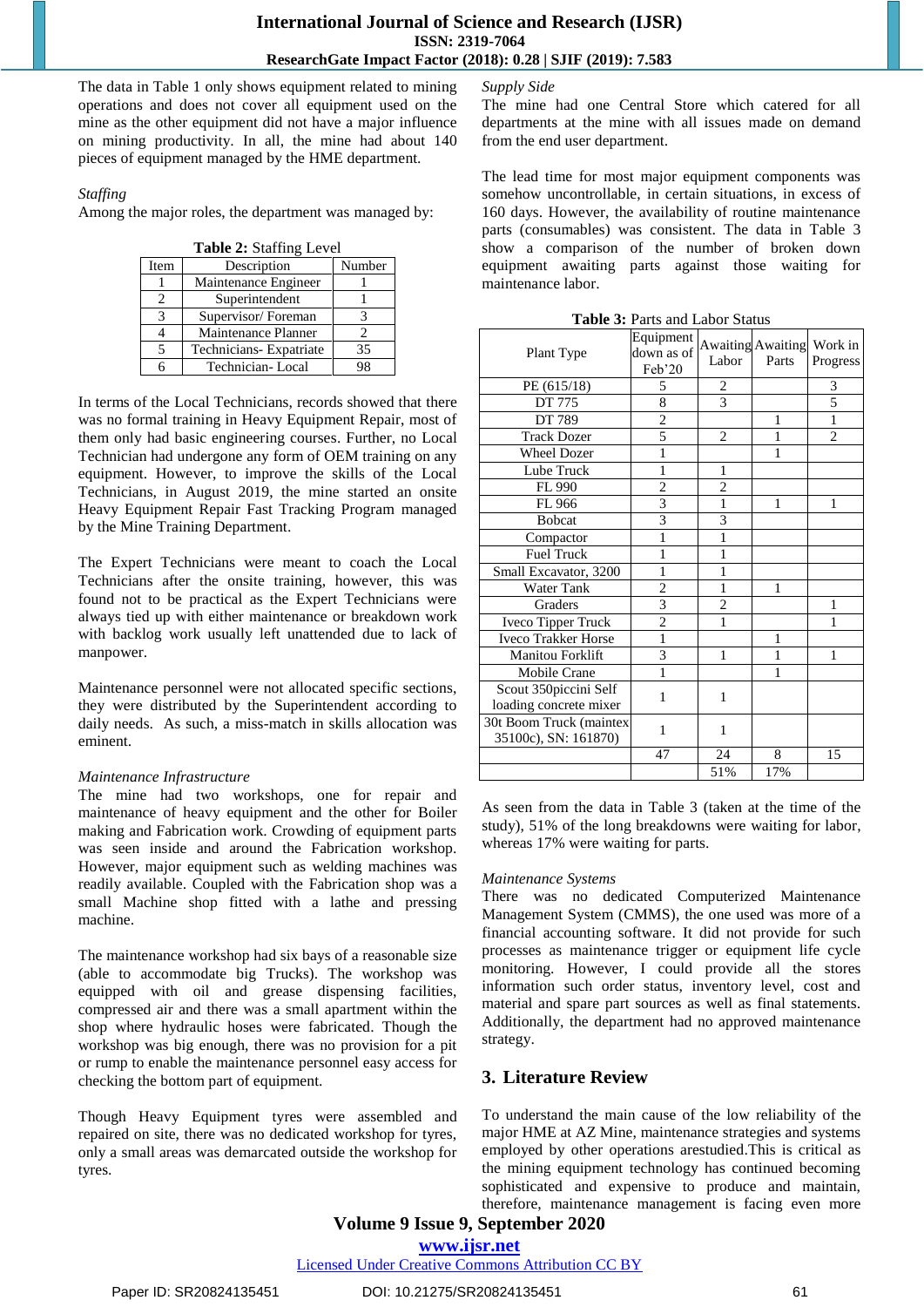challenging situations to maintain effectively such equipment in today"s dynamic environment. To manage this, most mining operations are coming up with various philosophies to support equipment performance and remain in business.

Mohammedi et al (2015) indicates that, achieving productivity is one of the biggest challenges of the mining industry considering the huge capital investment involved. Therefore, to fully understand the performance of mining equipment, it is important to appreciate the critical attribute of equipment performance; reliability.

Sondalini and Witt (2015) echoed that, equipment reliability,which is defined by Katukoori et al (2014) as the probability that an item will operate satisfactorily at a given point in time when used under stated conditions in an ideal support environment, needs to be seen as more than just a chance time span. It is about building great businesses that are world-class performers. High-reliability organizations expect equipment to last a longer time and are unhappy when it does not. Not only are they unhappy, but they take effective measures to learn and improve from the failures. In the case of AZ Mine, management noted that the reliability of the HME was low, however, no immediate studies was conductedto find out the main cause of the low equipment reliability. The idea of poor supervision and long lead time of parts was not supported by any form of technical analysis or research, though measures were being sought to address the two phenomenon.

Training of main earthmoving equipment and hauler operators, though not the core discussion in this study, is extremely important; these training courses should be repeated periodically and the use of operator simulators is essential. Prior to hands-on training on the equipment, the simulators are time and cost saving devices because of the fact that the earthmoving and hauling equipment are very expensive capital equipment. Therefore, they should not be used as training tools by the new learners to prevent unnecessary equipment breakdown and damage. For this reason, mines are recommended to have operator training simulators and/or train the operators under the guidance of OEM training centers and instructors. Operators should also be briefly informed and trained on the structure, safety, operating and working principles of the equipment; pit safety and surface mining, geology (faults etc.) and slope stability etc. These courses should be repeated periodically". Additionally, maintenance and repair Technicians should also be trained by the instructors of OEM both in classroom and on the machine (preferably on simulators) as well as hands on training on the machine (Ozdogan, 2015). AZ Mine however, did not have simulators for operator training, all practical lessons were undertaken from production equipment, nevertheless, this did not significantly contribute to equipment failure as only a few machines were identified for training, though due to the numerous equipment breakdown, these machines were often in production to make up for the broken down machines.

Additionally, even if all the factors cited above are favorable, if the mine is not administered and managed by

talented and educated people properly, the costs of unit operations will be affected negatively. Properly trained and educated managers adequately equipped with contemporary management techniques and skills as well as trained and competent technical personnel have positive effect on the costs of the earth moved per tonne. In short, it may be said that, the quality of the people running the mine, is as significant as the quality of the earth moving equipment fleet in terms of cost per tonne produced. Due to the dynamic technological advancement in mining equipment, there is a serious need for the mining operations to provide training to their maintenance personnel to up their skills in line with the new technology machines. Most operations have opted for the OEM to provide such training as many training schools, colleges and universities may not provide such equipment specific training.

Nights (2005) undertook a maintenance benchmarking study of six open pit copper mines having mill capacities varying between 18,000t/d and 156,000t/d, which collectively was responsible for 58% of Chilean copper production. The study found out that, on average, maintenance was responsible for 44% of the mine production costs. From the same study, percentage planned maintenance of equipment fleets was noticed to be low by world standards, averaging 35%, 56%, and 44%, respectively, for blast hole drill, shovel, and haul truck fleets. Further, fleet availabilities were found to be significantly influenced by the percentage of planned maintenance achieved, while maintenance cost per equipment was found to decrease non-linearly with increases in percentage planned maintenance. Investment in technical training (including planned maintenance practice) was also observed to be low by global standards. Maintenance compliance is key to attaining high equipment reliability in the mining industry. This is only made possible with adequate number of maintenance personnel who are at the same time well trained and experienced in both planning and actual execution of maintenance and repair work.

Paraszczzak (2015) explains that, a piece of equipment that is in an 'up-state' (capable of performing the work it is designed to do) is rarely used throughout all of its available time. This he says is due to factors such as the use of standby equipment where applicable, site preparations, lack of operators etc. This scenario however, occursas described when the fleet is running efficiently, otherwise parking of equipment becomes difficult if there are a lot of breakdowns. Any piece of equipment that is made available is immediately utilized on production to make up for the downtime created by broken down equipment.

McCaherly (2014) explains that, maintenance is the factor that offers mining companies the best opportunity to influence and control the performance and availability of their equipment. Therefore, to keep the machines running efficiently, an effective maintenance plan is required coupled with a trained, competent and experienced workforce.

Additionally, from the CAT website (https://www.cat.com), it is stated that, there are three critical factors that affect equipment availability, these being, design of the machine, the application of the machine and the kind of maintenance

#### **Volume 9 Issue 9, September 2020 www.ijsr.net** Licensed Under Creative Commons Attribution CC BY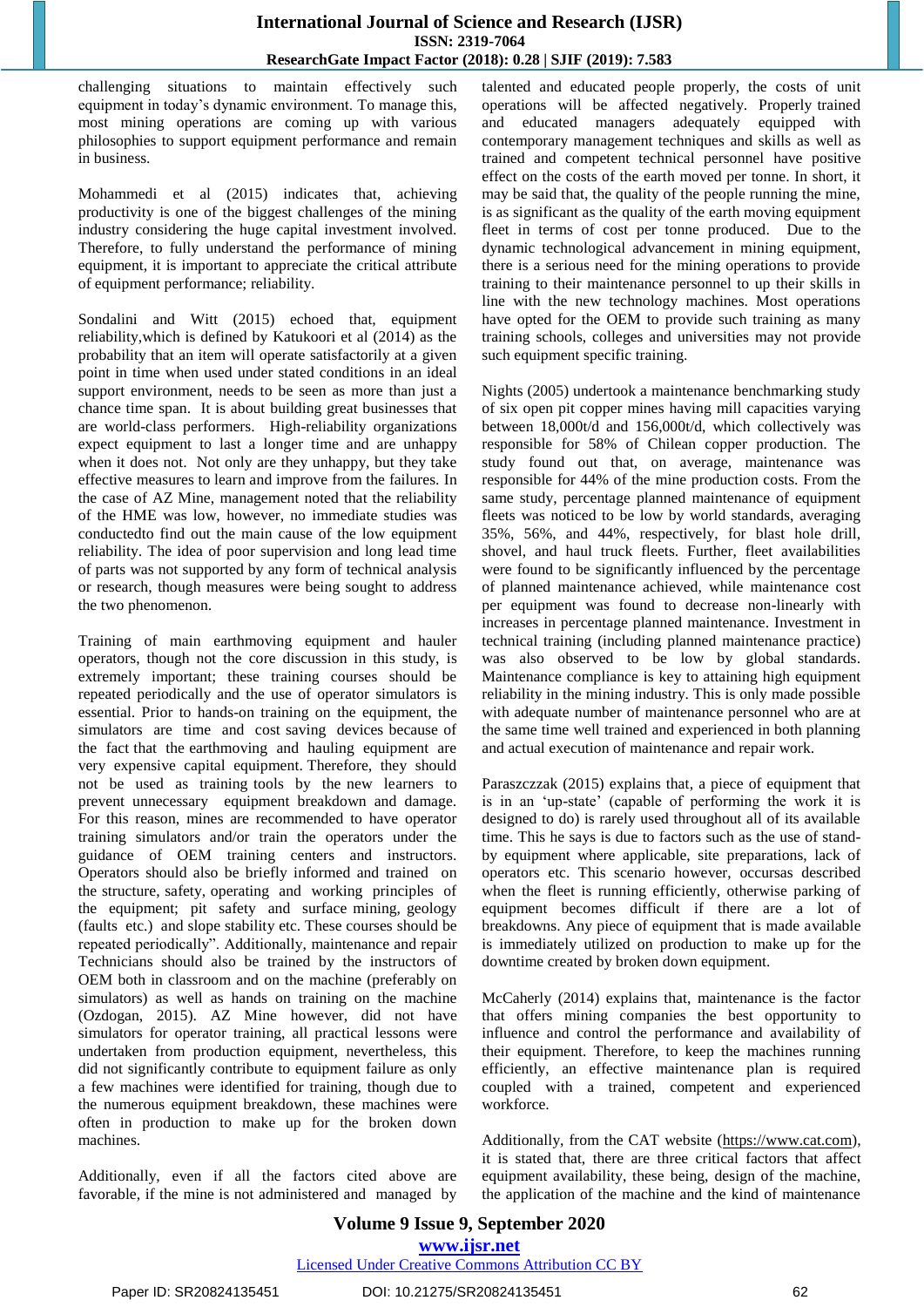the machine goes through during its life cycle. It is further emphasized that, of the three factors, maintenance offers the greatest opportunity for improvement. However, this is only made possible in the presence of a trained, competent and experienced maintenance workforce guided by effective maintenance strategies and systems.

From the study conducted by Kumar and Barabady (2008), it is concluded that, the performance of mining machines depends on the reliability of the equipment used, the operating environment, the maintenance efficiency, the operation process, the technical expertise of the miners, etc. As the size and complexity of mining equipment continue to increase, the implications of equipment failure become ever more critical. Therefore, reliability analysis is required to identify the bottlenecks in the system and to find the components or subsystems with low reliability for a given designed performance. To achieve this, the maintenance personnel must be well abreast with the technological advancement in the modern mining equipment world available on the market today.

Kumar (1989) studied in detail, the Time To Failure (TTF) and Time To Repair (TTR) data for major subsystems for evaluating performance and effectiveness analysis of Load-Haul-Dump (LHD) machines. The data was collected from Kiruna mine, the largest and most modern underground iron ore mine in the world. Mean of TTF and TTR data was calculated for the best fit distribution, with the aim of analysis of inherent availability. Knowing the availability trends of mining equipment is significant, however, reliability assessment becomes a vital component to mining productivity if the reliability analysis results give a detailed account of the factors responsible for major downtime causes. In certain situations, the availability of a machine may be within budget, but its reliability may be poor. A good example is a machine which is left in production with an overheating engine. The operator may be leaving the machine to cool for a few minutes and continues working, despite being unreliable, such kind of a machine may register good availability figures. In many operations, this has brought a major battle between maintenance and production personnel.

Vagenas et al. (1994) deployed graphical, analytical and statistical tools in RAM analysis to study the failure and repair characteristic of the system and its subsystems. They further used these tools for enhancing the availability of mine Trucks. Such analysis help in improving the reliability of mining equipment, however, a well-trained and competent workforce is required to manage such analytical systems. Further, buy-in from management is essential as certain mining organizations take such initiatives as a waste of production time and an unnecessary cost to the company.

Paraszczak (2002) identifies reliability and maintainability as key constraints to improve the availability and hence productivity of LHDs. He proposed that MTTF can also serve for benchmarking of mining equipment performance. Maintainability and reliability are key drivers in the running of mining equipment and it is significant to benchmark these parameters with other

operations to weigh performance and identify areas requiring attention.

Hall et al. (2000) states that reliability and inherent availability are the design characteristic of an equipment and therefore, much space is not available to improve them from user's viewpoint. As such, it should be taken care of during design and users should put reliability as a criterion in the selection and evaluation of surface mining equipment. It should however, be pointed out that, it"s the responsibility of each mining organization to maximize and sustain the mine determined operational availability of each equipmentthrough effective maintenance systems and careful utilization of the equipment. To achieve this, an adequate number of trained, qualified and experienced personnel is required to manage the fleet.

Grujic et al. (2000)explains that, operating environment has a significant role on the system"s reliability and efficiency. Observing the dynamic nature of the operating environment and quality of repair, a genetic algorithm based reliability assessment has been proposed by Nuziale and Vagenas (2000) for mining equipment. The operating environment of mining equipment encompasses the physical environmental conditions, operations which includes operator practices and the maintenance environment, therefore, to attain desired operational availability, these variables must be balanced to an appropriate level through well-established systems and processes.

Gupta et al. (2005) discusses the methodologies to evaluate the effectiveness of the active maintenance polices to frame an importance measure based maintenance and replacement schedule for availability improvement of long-wall shearer. Effective maintenance and a firm component replacement schedule are key to running Heavy Mining Equipment, however, most mines present reluctance in following a replacement program, mainly on the basis of cost, insufficient labor to carry out component replacement tasks and lack of proper planning due to lack of skills.

Tregelles and Worthington (1983) supports the importance of reliability assessment of mining equipment throughout its life starting with specification and design, through manufacture and testing and finally during installation, commissioning and operation. Usually, more effort is put into the selection of equipment to ensure the machine is fit for purpose, however, the operational reliability of the equipment relies on the life cycle management of the equipment.

For an effective maintenance organization, Nights (2005) suggests a ratio of 1:24 for Planner to Technician and 1:16 for Supervisor to Technician, whereas, Nyman (2006) states a 1:20 for Planner to Technician and 1:10 for Supervisor to Technician. These assumptions are closely related to the suggested ratios of David (2015) of 1:15 to 1:20 for Planner to Technician. For the Engineer to maintenance personnel, Nyman proposes a 1:40 ratio. However, the reliability of these ratios is anchored on the availability and quality of maintenance personnel and systems available.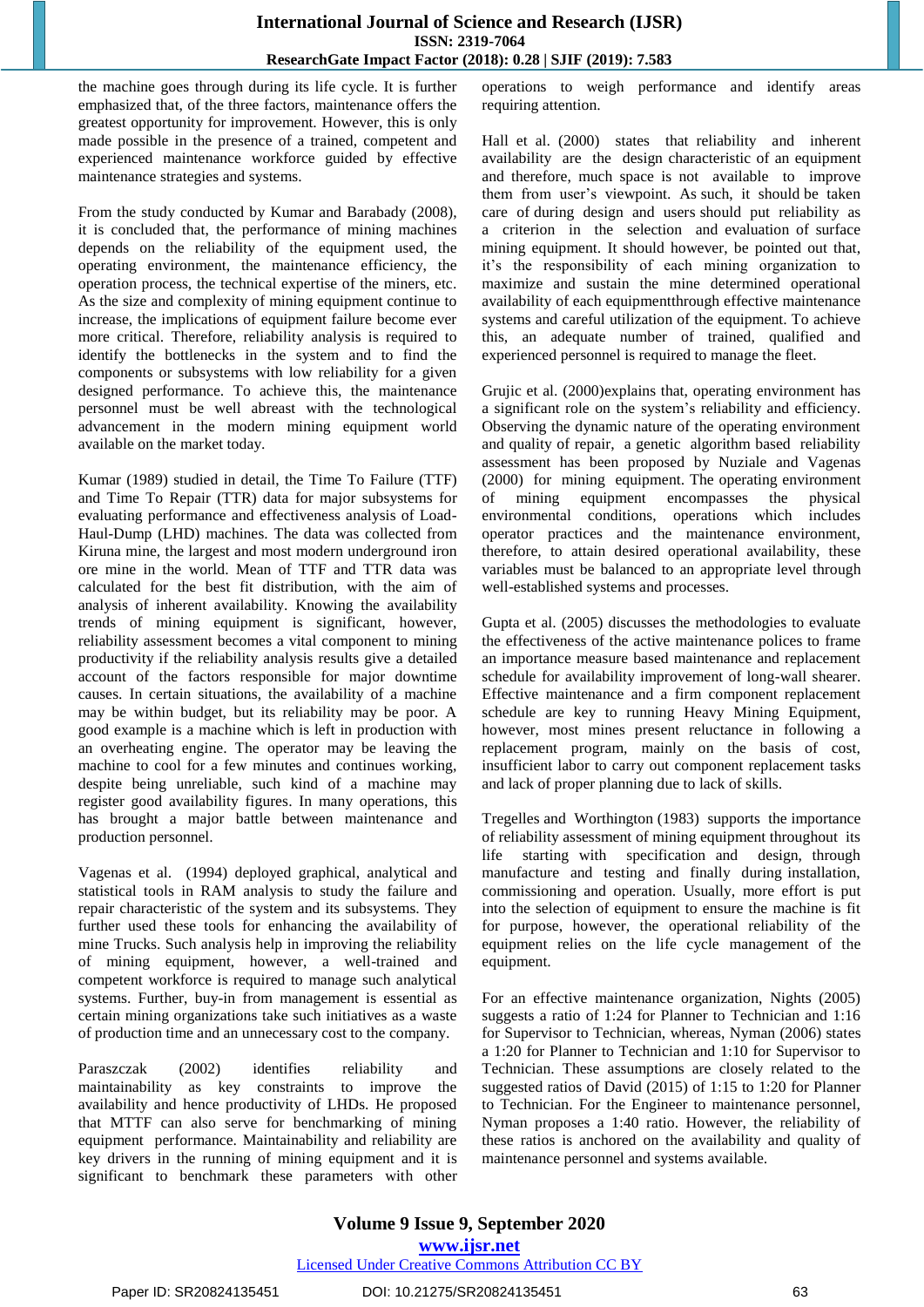Tsang, (1999) indicates that, a better maintenance process should be guided by the integration of critical success business factors, which should be derived from the overall organisational strategy. This should then be drilled down to individual departments for effective operation.

Ljungberg (1998) explains that, human factor represented by maintenance technicians and other related staff is the backbone of the maintenance system in any organization. As such, the effectiveness of the different facet of the performance system is very much dependent on the competency, training, and motivation of the overall human factor in charge of the maintenance system. Further, Cabahug (2004) comments that factors such as, years of relevant work experience on a specific machine, personal disposition, operator reliability, work environment, motivational management, training and continuing education, are all relevant factors which tend to impact the effectiveness of the performance of a maintenance system.

Barabady (2017) states that, maintenance cost is a significant part of production costs and that logistics and spare part management should be considered early in the design. He further indicates that, the operational phase and reliability characteristic of a piece of equipment can be used effectively to determine spare part prediction (SPP). As such, spares projection can assist in holding economical stock levels and avoid stock run-outs which results in prolonged equipment downtime and in certain cases, the use of alternate parts. The accuracy of an economical stock holding may be compromised as some parts could be subjected to stochastic failure caused by factors such as operating conditions and human factors. Therefore, safety margins must be considered where possible.

Taylor (1947) commented that, in the modern age, the changes in maintenance practices are testing the attitude and skills of the maintenance personnel. Maintenance personnel have to adopt completely new ways of thinking and acting as engineers and as managers. At the same time, the limitations of maintenance systems are becoming increasingly apparent, no matter how much they may be computerized. Dynamic training in the ever changing equipment technology should always be made available to all personnel involved with the HME which has seen several technological changes in recent years.

#### **Basic Requirements for an Effective Maintenance Organization**

Maintenance and repair of mining equipment play a significant role in assuring productive capacity and equipment capability. Hence, effectiveness of maintenance relies on the amount and quality of maintenance resources available of which labor is key as it is at the helm of practical work and decision making. To ensure an effective maintenance organization, certain critical factors are necessary:

#### *Staffing*

The maintenance personnel must be adequate, qualified and well experienced to manage the available fleet. Some mining organizations resort to using the OEM through Maintenance

and Repair Contract (MARC) to ensure effective maintenance of equipment. MARC allows for:

- 1) Maximizing production or increasing facilities availability at the lowest cost and at the highest quality and safety standards.
- 2) Reducing breakdowns and emergency shutdowns.
- 3) Optimizing resource utilization.
- 4) Allows mine management to concentrate on other needs.
- 5) Relieves management of budgeting constraints.

Further, maintenance labor may have other critical characteristics in a mining operation:

- 1) Agility is essential for labor demand over time as what was sufficient the previous year or years may be insufficient the following year. There is an opportunity for most sites to better align the size of their maintenance labor team with demand to avoid backlogs that impact on machine reliability, or an oversupply of labor for the work required that leads to higher costs.
- 2) Total requirements for maintenance labor changes over the life of equipment - in the beginning, labor intensity could be low, building over time to the longer-term sustaining rates around the first major rebuild. This may present an opportunity for sites with new equipment to have a relatively low labor workforce in the initial years, and only ramp up as demand builds up.
- 3) Labor skills requirements change significantly over time - at the start of equipment life, semi-skilled resources may be sufficient for most tasks required. As the equipment ages, the skill levels are likely to increase and specialist skills maybe required. As the demand for labor fluctuates over time, there could be an even greater shift in the specific skills required to complete the work to a high quality with reduced time to repair.

#### *Maintenance Infrastructure*

In the context of this study, infrastructure refers to the basic systems and services that the HME department needs in order to function properly. This includes among others:

- 1) Workshops
- 2) Offices
- 3) Satellite stores for fast moving parts
- 4) Equipment
- 5) Maintenance Resource Management tools, such as computerized maintenance systems
- 6) Emergency services
- 7) Energy sources
- 8) Communication facilities
- 9) Other utilities.

This must be well organized for easy access to avoid delays.

#### *Maintenance Strategy*

A maintenance Strategy is a plan of action designed to achieve a long-term or overall aim in terms of equipment maintenance with the ultimate aim of ensuring high equipment reliability. Additionally, Kelly (1997) states that, a Maintenance Strategy is a systematic approach to upkeep the facilities and equipment and it varies from facility to facility. It involves identification, researching and execution of many repairs, replacement and inspection decisions and is concerned with formulating the best life plan for each unit of the plant, in coordination with production and other functions concerned.

# **Volume 9 Issue 9, September 2020**

#### **www.ijsr.net**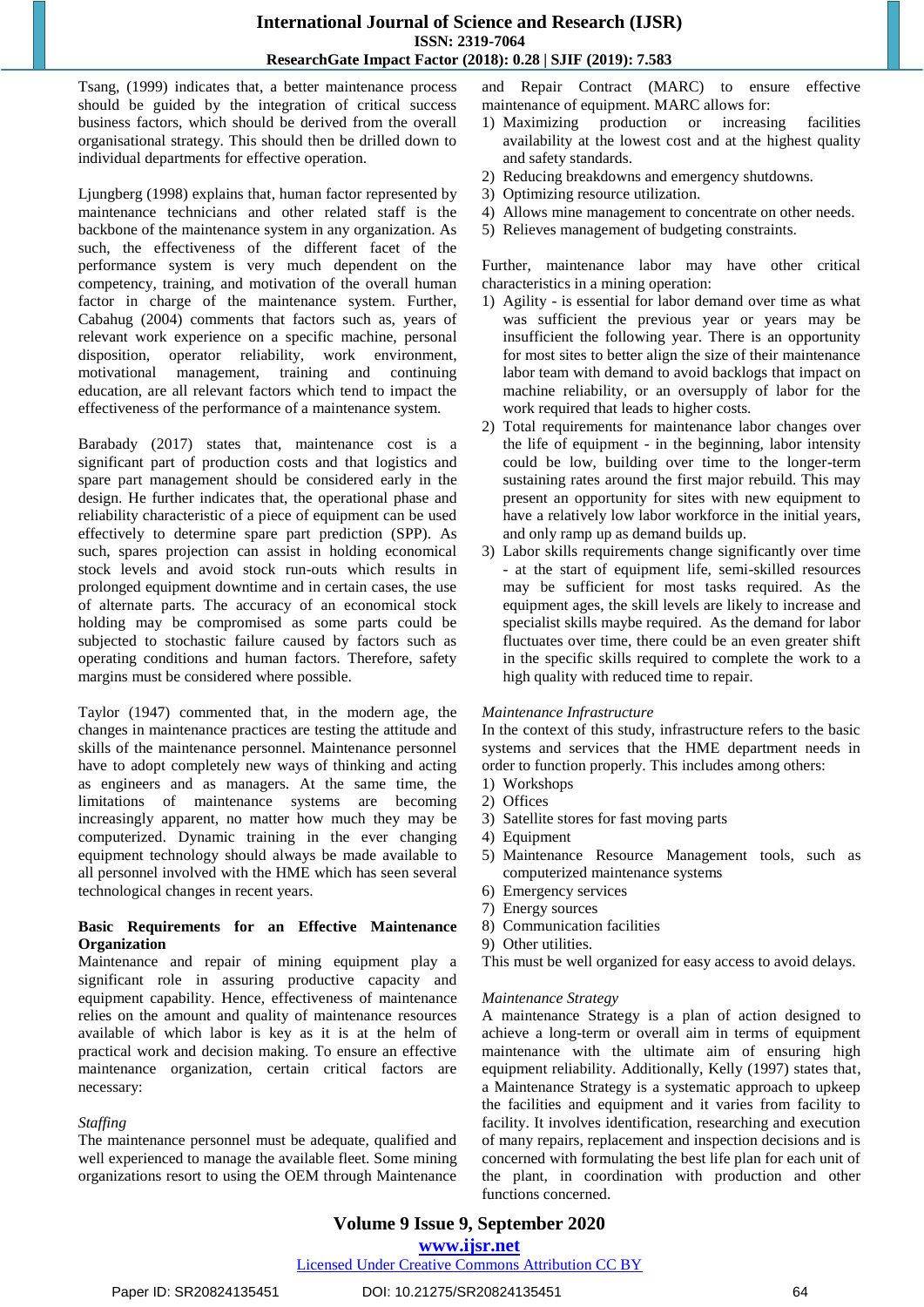Selecting a successful maintenance strategy requires a good knowledge of maintenance management principles and practices as well as knowledge of specific facility performance. There is no one correct formula for maintenance strategy selection and, more often than not, the selection process involves a mix of different maintenance strategies to suit the specific facility performance and conditions.

There are a number of maintenance strategies available today that have been tried and tested throughout the years. These strategies range from optimization of existing maintenance routines to eliminating the root causes of failures altogether, to minimize maintenance requirements. Ultimately, the focus should be on improving equipment reliability while reducing cost of ownership.

As earlier stated, a maintenance strategy involves the identification, resourcing and execution of different types of repair, replace and inspect decisions. To achieve this, the following may be required:

- 1) Formulating optimal equipment life cycle management. This is a comprehensive program of maintenance procedures – repair/replace/inspect at various frequencies – spanning the expected life of the unit or units.
- 2) Formulating a maintenance schedules for equipment. This should be assembled from the programs of work contained in the equipment life plan, but should however, be dynamic. For example, it should be readily adjustable in the light of changes in production schedules.
- 3) Establishing the organization to enable the scheduled, and other, maintenance work to be resourced, which also shows that maintenance strategy and capital replacement policy are interrelated, thus, maintenance cost influences unit replacement decisions and vice versa.

#### *Spare Parts Management*

All mining operations across the globe deal with heavy equipment which consumes maintenance materials, therefore, spare parts management is one of the most significant considerations to take into account. Having a solid spare parts planning system in place can offer benefits across many different aspects of operations.

Effectively, there are two major areas that need to be addressed when it comes to spare parts management:

- 1) An accurate and complete set of data related to the items using the parts and,
- 2) A strong forecasting process.

The two concepts create a foundation of an effective spare parts management plan. Further, the availability of spares is key to running a smooth maintenance process. To minimize spares run out, a critical spares audit may be required and a list of critical spares to be submitted to the Supply department. A daily monitoring of this list could be essential and scheduled meetings between Supply and maintenance usually help in tracking parts.

#### *Site Build Equipment Specification*

This document should be developed by the mine and should define the minimum requirements for the supply of any major equipment to be used at the mine. It is sent to the supplier of equipment before any commitment by the mine is made. This document:

- 1) Enables the mine to purchase correct equipment, fit for purpose.
- 2) Helps maintenance personnel to prepare in advance material and parts for the machine.
- 3) Allows for adjustments before delivery of the equipment.
- 4) Avoids delays in the manufacturing and delivery of the equipment.
- 5) Minimizes commissioning time of the equipment.
- 6) Prevents disputes between buyer and supplier of equipment at the point of delivery.

With these basic maintenance organization requirements in place and well managed, the maintenance department should be able to operate proactively and positively manage equipment reliability to a desired standards. However, all this requires support from top management.

## **4. Discussion, Results and Decisions**

Maintenance of mining equipment can make up between 20 and 35 percent of the total mining operation, however, this average cost may be higher if the maintenance systems and processes are not managed effectively. Utilizing a proper mining maintenance system with close focus on optimizing scheduled maintenance operations can reduce these costs substantially by deferring non-essential maintenance, reducing maintenance manpower and controlling spare part inventory.

To assist identify the cause of the low reliability of the HME at AZ Mine, certain specific areas were investigated.

#### *Staffing*

At the time of the study, the engineers' role was under a Technician who was only acting in the position, the section had no dedicated Engineer. The main duties of the engineer were carried out by the Engineering Manager. On the other hand, the whole section was managed by a single Superintendent, covering the Maintenance Workshop, Tyre Management Section, Field Service, Electrical Workshop, Light Vehicle Workshop and Fabrication. The three Supervisors available were not adequate to manage the whole fleet. To create an effective HME department, a senior leadership (Engineers, Superintendents and Supervisors) is required to influence the whole functional activity. Maintenance performance can never rise above the quality of its leadership and supervision. From good leadership stems the teamwork which is the essence of success in any enterprise. Talent and ability must be recognized and fostered; good work must be noticed and commended; and carelessness must be exposed and addressed. Without a firm leadership, all this may not be practical. Superior leadership shapes nearly every facet of the maintenance organization.

Further, the backlog work of 18,000 hours was very high to be easily handled in the midst of breakdowns and planned maintenance as well as the lean labor force. If the backlog is too large, a lot of material may be tied up and the backlog may be difficult to control. Additionally, there may be a loss of confidence that work would ever be done, and "emotional

## **Volume 9 Issue 9, September 2020 www.ijsr.net**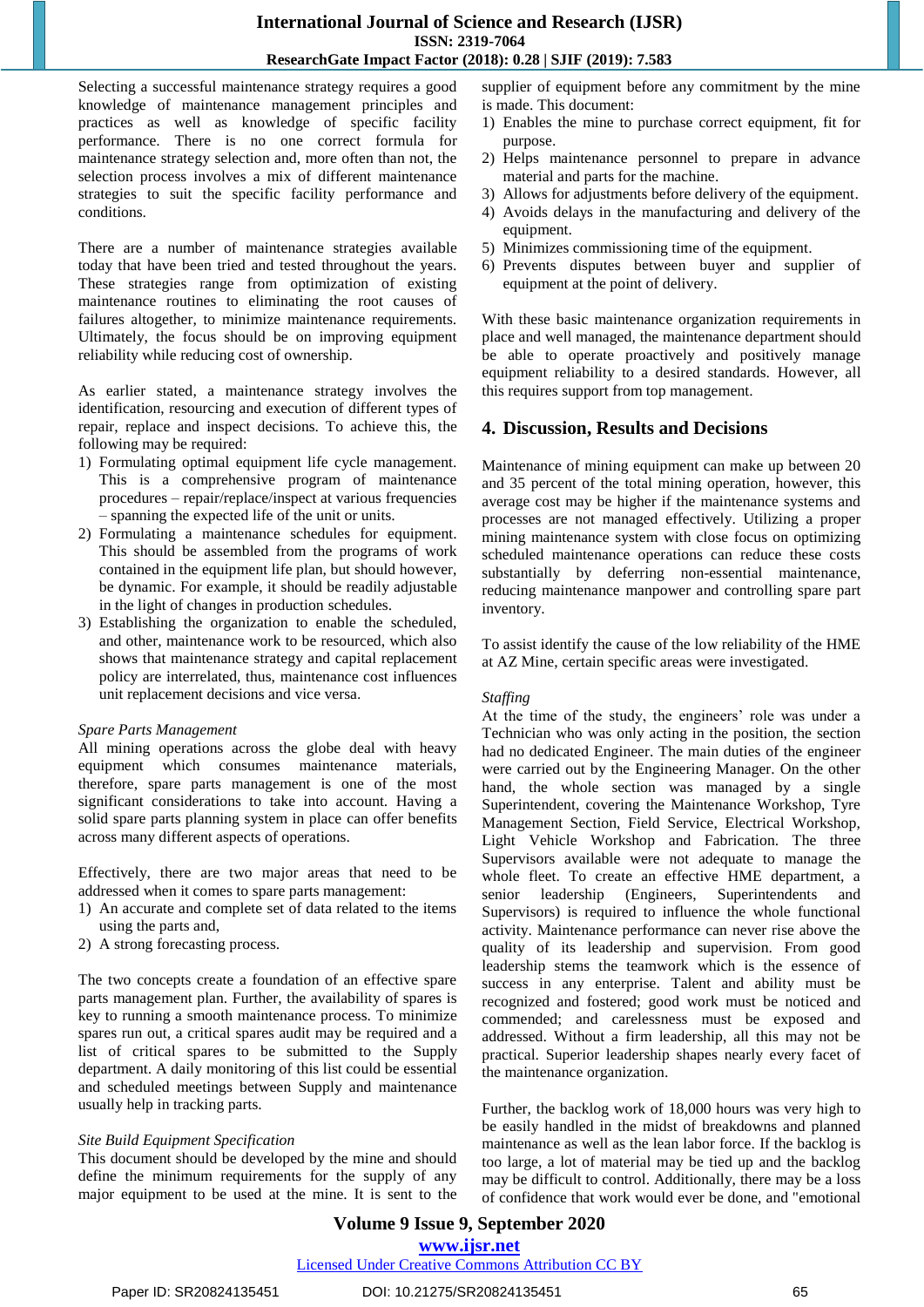emergencies" occasionally emerge. It may even become easier to submit a new work order than to try to find an existing work order in a large backlog situation. A large backlog is of little help for work scheduling, ideally, the backlog should be of such a size that key Maintenance and Operations personnel, including Supervisors and Planners have a good enough "feel" for what is in the backlog to be able to immediately recognize duplicate work requests. Moreover, large backlog work coupled with the numerous equipment breakdowns led to the HME department at AZ Mine create an artificial manpower shortage, leading to:

- 1) The quality of work not being guaranteed as most of the jobs were rushed due to lack of labor. Further, some high technology tasks were carried out by inexperienced personnel in trying to reduce the backlog work.
- 2) The component change-out plan, which is essential for HME not being executed as scheduled as the available labor was usually tied up with maintenance and breakdown work. This resulted into catastrophic failure of major equipment components affecting the OEE and subsequently, mine productivity.
- 3) The Superintendent and Supervisors not carrying out their administrative work, but fell into the hands of day to day work of Technicians. The Superintendent spent 91% of his daily time in the field attending to breakdowns.
- 4) Stress of employees. This led to employee ineffectiveness and high labor turnover. The effects of chronic job stressors on the individual leads to burnout (Aswathappa, 2009, Gill et al, 2006, Schaufeli et al., 2008). Burnout as a state of physical, emotional and physical exhaustion as well as cynicism to one"s work is found to lead to lower levels of performance by the employee. Additionally, the low levels of performance by the employee is translated into reduced profitability of the organization at large. The labor turnover was evident in the department and an average of eight (8) Technicians was out each day on sick off.

As seen from the contents of the literature review, one Maintenance Planner with his assistant and assisted by two Data Clerks observed on the mine was not adequate to handle the day to day workload of the department. Planning plays an important role in the running of heavy mining equipment and prevents reactive maintenance where the machine is only checked if it breaks down or seen to be at the verge of failing. Therefore, an optimized maintenance system at AZ Mine was required to allow for effectiveness in planning. However, to achieve this, the mine required to invest in a correct number of qualified and experienced personnel to manage the planning section.

The other important finding at the mine was that, the Local maintenance Technicians did not undergo any OEM training. With the ever changing technology in mining equipment, Technicians must have sufficient technical training backed up by OEM courses.OEM training presents a prime opportunity to expand the knowledge base of Technicians, though a number of operations in the current environment find these development opportunities expensive. It is a well-known dictum in many operations to believe that employees attending OEM training courses do not participate directly to the mine productivity. However despite these potential drawbacks, training and development through the OEM provides both the individual and organizations as a whole with benefits that make the cost and time a worthwhile investment. Training of employees has several benefits and could assist AZ Mine:

- 1) Increase productivity To attain maximum productivity, there is need for the workforce to have the skills needed to do their job. This way, employees do not waste time in trying to figure out work or systems that they should already know. The more skilled the employees are, the more efficient they will be and the more they will be able to produce.
- 2) Create innovation and creativity Employees who have the skills to carry out the task they have been assigned to will spend less time worrying about how they will do it. This, in turn, frees up their minds to think about better ways of getting the job done. As a result, a skilled workforce will always be able to come up with innovative and creative solutions even for new problems due to the confidence they have from possessing the skill to work in a certain field rightfully.
- 3) Save the organization money This may be challenged by certain sources since a skilled workforce usually calls for higher salaries than the unskilled, but in fact, it's not. Workers who have very little knowledge about what they are doing will generally make a lot of errors and serious errors were seen at the mine during the time of the study. Some Technicians with less experience on equipment were found to be replacing expensive components from equipment which in actual fact had not failed, but because they assumed that specific part was the cause of the breakdown. These mistakes evidently cost the mine money. Having a skilled workforce, although it may cost more at face value, would help reduce the amount of errors and improve safety within a workplace.
- 4) Increase profitability and stronger growth Having a skilled workforce as opposed to an unskilled one implies that the organization can get more output with the same number of employees, sometimes even less. This could help enhance the organization's productivity and consequently the bottom line.
- 5) Improve health and wellness within the workplace Unskilled workers usually struggles to perform tasks, more especially specialized tasks. Such workers would constantly feel drained, worried, and generally overwhelmed. Eventually, the stress could surpass their ability to cope and start causing damage to their minds, bodies and equipment. As a result, employees would ask for more sick days, and employee turnover is likely to increase.

Though AZ Mine had an Artisan development program, the content was not adequate to develop a full HME repair Artisan. Further, major teaching aids were not available, trainees could only dismantle and assemble a light vehicle differential, steering links and small hydraulic cylinders. Personnel conducting training had no much experience in the maintenance and repair of heavy mining equipment. The other challenge was that, when these trainees graduated and allocated to the workshop, there was no period of orientation on machines as all experienced Technicians were always busy attending to either planned maintenance or breakdown work. To this effect, the study recommended the

## **Volume 9 Issue 9, September 2020 www.ijsr.net**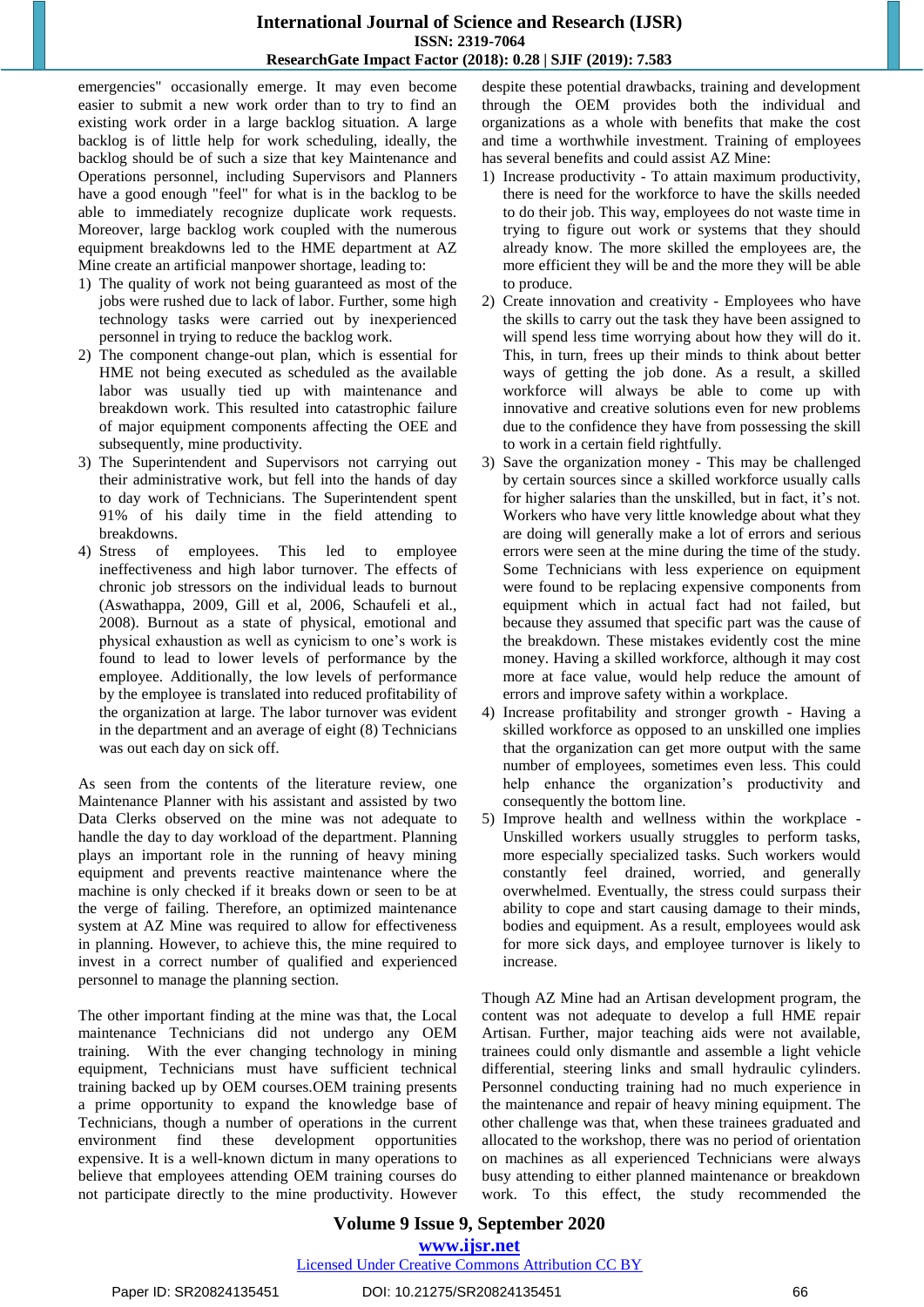involvement of the OEM in training and development of Artisans.

To assist AZ Mine determine the desired number of maintenance personnel, the number of equipment and associated maintenance tyres were reviewed. This data were obtained from the HME planning office, rearranged and tabulated for easy analysis. The number of Mechanical Technicians was calculated and determined as shown in Table 4.

| <b>Table 4:</b> Proposed Number of Mechanical Technicians |      |      |      |      |      |     |      |         |              |             |       |
|-----------------------------------------------------------|------|------|------|------|------|-----|------|---------|--------------|-------------|-------|
| Machine Type                                              | РE   | PE   | PE   | DT   |      | DR  | MD   | DZ      | DZ           | DZ          | Total |
|                                                           | 6018 | 6040 | 6015 | 775  | 789B | 65  | 6290 | D8R     | D9R          | D10T        |       |
| Personnel                                                 |      | 4    | 4    |      | 4    | 4   | 4    |         |              |             | 41    |
| Machine Type                                              | МT   | FL.  | FL   | WD   | GR   | GR  | ADT  | EX      | <b>IVECO</b> | <b>SINO</b> | Total |
|                                                           | 95   | 990  | 966  | 824H | 14M  | 16G | 740B | 320D 2L | Truck        | Truck       |       |
| Personnel                                                 |      |      |      |      | ◠    |     |      |         |              |             | 18    |
| <b>Grand Total</b>                                        |      |      |      |      |      |     |      |         |              |             | 59    |

**Table 4:** Proposed Number of Mechanical Technicians

The computation in Table 4 is only for the Mechanical Technicians and does not include planning, management, supervision and other support fields such as boiler making and machining. Further it does not take into account the Roster leave, these are dealt with separately.

The approach adopted in determining the maintenance staff levels from equipment maintenance type is equally supported by the Bluefield Asset Management study (2018) and this was enough evidence to conclude that the method used was ideal for determining the number of maintenance personnel required for the HME at the mine.

AZ Mine being an off-site operation with employees coming from various countries and towns, personnel worked on rotation basis and through an onsite survey of the HME, it was noted that at least one third of the labor force was always out on roster leave. Therefore, allowing for Rotation, the required number of Technicians (Mech.):

i.  $\frac{1}{3} \times 59 = 19.66$  ∴ ~20 Technicians were always out. ii.  $59 + 20 = 79$ 

Seventy nine (79) Maintenance Technicians (Mech.) were therefore, required taking rotation into consideration.

The number of light vehicle mechanics was derived from the industry standard ratio of 1 Technician to 12.3 vehicles which is supported by Boyce (2009). Bibona (2011) from his series of ratios recommended a 1:10 ratio for transit buses which is not far from the industry standard highlighted by Boyce. Vehicles at AZ Mine did not cover substantial distances; the majority of them cover a range of 790Km to 1,000Km per month. A sample of vehicle mileage was collected from the Light Vehicle Workshop and analyzed for use in this study.

The total number of light vehicles at the mine was 150, therefore the number of Technicians (mechanics) required to maintain these vehicles was calculated as:

i. 
$$
\frac{150}{12.3} = 12.195
$$

Thus, the required number of Light vehicle Technicians was found to be **13**. This number only took into account Auto-Electricians and Auto-Mechanics for the light Vehicle Workshop. Table 5 shows the proposed number of Auto-Mechanics and Auto Electrical Technicians as well as other support staff.

**Table 5:** Other HME Support Staff

| Item | Designation                   | Number |
|------|-------------------------------|--------|
| ı    | <b>Boilermaker</b>            | 13     |
| 2    | Coded Welder                  | 2      |
| 3    | Machinist                     | 2      |
| 4    | Automotive Machine (LV)       | 10     |
| 5    | Auto-Electrical (HME)         | 9      |
| 6    | Auto-Electrician (LV)         | 3      |
| 7    | <b>Type Fitter</b>            | 8      |
| 8    | Wash bay Attendant (LV)       | 2      |
| 9    | Wash bay Attendant (HME)      | 3      |
| 10   | Crane Operator                | 2      |
| 11   | Tool Crib and Hose Fabricator | 3      |
| 12   | Helper (HME)                  | 3      |
| 13   | Wash bay Attendant (LV)       | 2      |
|      |                               | 55     |

The number of personnel in fields such as Machinists, Boilermakers and helpers was derived from a review of previous workload as these tasks were not fixed.

With planning personnel, adopting the 1:24 Planner to Technician principle, the number of planning personnel was determined as:

i. NP=
$$
\frac{59}{24}
$$
 = 2.458

∴ NP $=$ 3

Where:

 $NP =$  the number of Planners

Therefore, the number of planning personnel for the 59 Technicians was proposed to be three (3). Two (2) Data input administrators were required for data collection and filing. The data input administrators could equally carry out other tasks such as flight bookings and other HR data input tasks. Other personnel recommended under planning were quality controllers and inspectors.

The Planner to Technician ratio of 1:24 by Nights (2005) and adopted for AZ Mine can closely be supported by David (2015) whose study concluded that the ideal ratio for planner to maintenance Technician should range from 1:15 to 1:20. For Supervisors, a standard ratio of 1:16 was adopted, the number of Supervisors was calculated as:

$$
1. NS = \frac{59}{16} = 3.867
$$
  
 
$$
\therefore \frac{NS=4}{N}
$$
  
Where:

NS = Number of Supervisors

# **Volume 9 Issue 9, September 2020**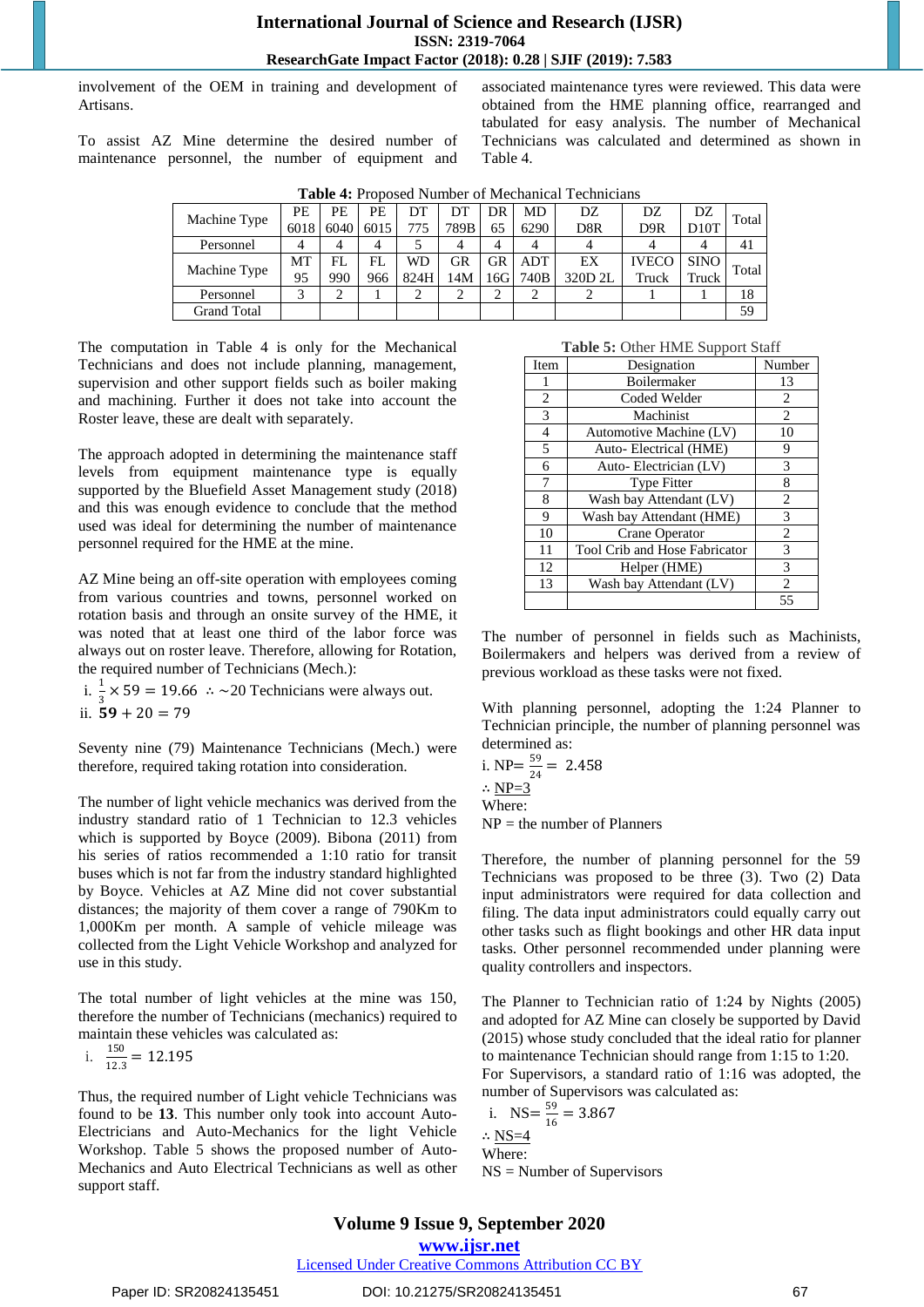From this computation, the number of Supervisors suggested was 4.

The final proposed number of personnel for the HME at AZ Mine was drawn as shown in Table 6.

The 1:16 Supervisor to Technician ratio adopted by Night (2005) and used in this study can closely be supported by assumption made by Cleveland (2012) of 1:20.

**Table 6:** HME Staffing

| Management and<br>Supervision | Planning | Loaders<br>≒and<br>Dozers | $\mathbf{r}$<br>rucks | n.<br>Rigs and<br>Diggers | <br>Ancıllarv | $  -$<br>Lıght<br>v ehicles | $TV$ pe<br>Management | Total<br>Manpower |
|-------------------------------|----------|---------------------------|-----------------------|---------------------------|---------------|-----------------------------|-----------------------|-------------------|
| ⊥                             | . .      | ىدىك                      | 46                    | $\gamma$ q<br>- -         | . .           | . .                         | 10                    | 160               |

From the data in Table 6, a labor structures with respective responsibilities was developed and presented to the mine management for review and possible implementation.

The backlog hours as at the time of the study stood at 18,034, this data was collected from the HME planning office. Therefore, from this data, an estimation of the number of Technicians required was calculated as:

Number of hours per Technician per day = 12  $=18034/12=1,502.83$ Month=1502.83/30=50 Assuming three months 50/3=16.66

Therefore, seventeen (17) Technicians were required to complete the backlog work in three months. Allowing for rest (Rotation):

 $1/3\times17=5.66$  ~6 ∴  $17 + 6 = 23$ 

A total of twenty three (23) competent and experienced maintenance Technicians were required to complete the backlog work in three (3) months. It was therefore, proposed that this task be assigned to a contractor as the mine did have enough labor to allocate such tasks.

It should however, be noted that, all these ratios used may not be taken as a general rule for all entities or organizations, for each organization exists in its own unique environment and decision making processes are different. Therefore, the proposed numbers of personnel may equally be adjusted by AZ Mine management to suit their unique environment. The computations were a mere guide to provide direction to AZ Mine in resolving its staffing issues. Further, the number of personnel may be available, however, obtaining the right skills could be a challenge.

#### *Maintenance Infrastructure*

In terms of maintenance infrastructure, the maintenance workshop had only one oil dispensing unit to cater for all vehicles under breakdown and maintenance, this was not adequate. On the other hand, the design of the workshop was not appropriate, the building was at a lower elevation such that, during the rainy season, all the rain water found its way into the workshop. This caused suspension of work till all the water was physically cleared. The other constraint was that, the department had no component repair workshop or area, this situation caused the mine to send all components out of the mine for repair, this was time consuming and costly. The repair time was estimated at around three months for components such as the final drive of a CAT775 Dump Truck. If the mine had its own component repair shop, such

jobs could be carried out onsite, quicker and cheaper. To augment this problem, there was no component change out workshop nor crew at the mine. This made it very difficult for the mine to maintain a smooth component change out plan. The data from planning office indicated that 86% of components for the 27 CAT 775 Dump Trucks were overdue. This condition allowed for unexpected breakdowns which pulled planned maintenance personnel from planned tasks as failure of components become stochastic due to age.

Equipment components are one of the key cost drivers in a mining operation and success in managing them (achieving expected life cycle and operational cost) is essential in meeting maintenance and production cost (cost/ton) of the equipment. While marginally small and repeated repairs primarily affect equipment availability, operational cost is directly influenced by major repairs, especially components. As such, it was suggested to AZ Mineto start forecasting component replacement and timely executing replacements to avoid unnecessary failure. The following was to be considered by the mine:

- 1) The component life goals to be well defined.
- 2) A strategy for component replacement to be defined.
- 3) The component inventory to be defined, thus, protective and normal PCR.
- 4) Repair kits to be well defined and incorporated into the inventory.
- 5) An effective component tracking system to be implemented.
- 6) Planned Maintenance to be adequately defined and executed.
- 7) Components to be kept clean and at the same time observing oil and fluid cleanliness specifications.
- 8) Condition Monitoring to be conducted to track the component health, this was to be apportioned into shortterm (condition) and medium/long-term plans (target life projections).
- 9) Establish PCR forecast in medium and long term.
- 10) Planning and scheduling, standard jobs, backlog execution goals and PCR to be incorporated into maintenance and repair plans.
- 11) Define and apply pre-PCR inspections.
- 12) Follow recommended removal and installation (R&I) procedures.
- 13) Establish a performance baseline for all components installed on the machine.
- 14) Maintain consistent communication with repair centers by submitting accurate, complete, and timely information regarding components removed.
- 15) Produce and keep accurate records.

## **Volume 9 Issue 9, September 2020**

**www.ijsr.net**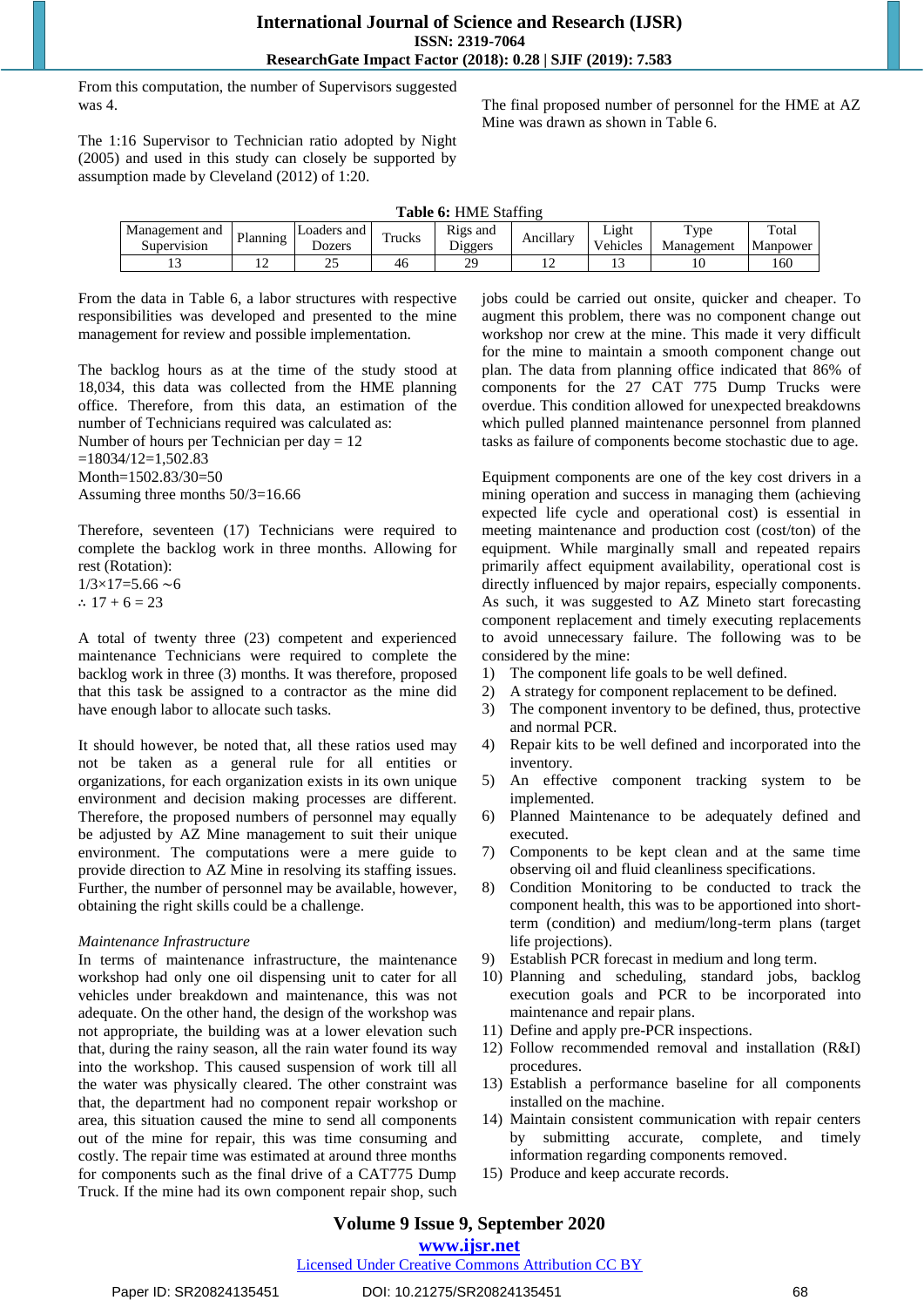- 16) Evaluate performance of components and all steps of the process.
- 17) Apply immediate corrections to problems or pursue solutions through continuous improvement.

The Fabrication Workshop was small as seen from congestion of parts inside and out the shop. Usually, when a big item such as a bucket was brought for repair, time was wasted in opening up space. Further, the safe working load of the overhead crane was only 5 tons and this made it difficult to position bigger equipment parts as external lifting was to be sought. Additionally, the workshop was not demarcated to show stacking areas and walkways, this created confusion within the workshop as parts were placed all over the flow. As such, this posed a major safety hazard to personnel and the accountability of parts was made almost impossible.

Though heavy mining equipment tyres are critical components in that they cushion vehicles against the rigorous terrains, control stability, generate maneuvering forces and provide safety during operation, they are a safety hazard to both personnel and equipment if not properly managed. Therefore, they must be handled with care. Working with heavy mining equipment tyres is potentially dangerous because of their large size and mass, magnitude of air or gas pressures, and presence of combustible materials. The uncontrolled release of stored energy can have serious, even fatal, consequences. To the contrary, the mine did not have a dedicated workshop for tyres, tyres were repaired outside the Dump Truck workshop with no safety devices nor signs available.

There was need for the HME department at AZ Mine to have a dedicated tyre workshop and adopt a risk management approach backed up by appropriate tools and site specific equipment, with suitable controls to manage the risks. The following were suggested:

- 1) Competent people training, knowledge, experience, assessment, fitness-for-work.
- 2) Safe systems of work adequate procedures, information and instructions as well as good record keeping.
- 3) Fit-for-purpose equipment safety-in-design, adequate capacity, well maintained and,
- 4) A safe and controlled working environment adequate workshop facilities and services.

Further, proposals were made to AZ Mine to develop a safe and reliable tyre workshop with appropriate stacking areas as specified by the tyre manufacturers. The most important s recommendations made were:

- 1) New tyres (not mounted) to be subdivided and stack by size, tread pattern, machine type, or other characteristics.
- 2) New tyres (mounted) according to fitment.
- 3) Partly worn tyres (usually mounted) to be designated in one area for use on rear wheels only.
- 4) Repaired and re-manufactured (re-treaded) tyres to have their own section.
- 5) An inspection section to be provided for demounted, partly worn or fully worn tyres.
- 6) Scrapped tyre assemblies awaiting disposal section to be established.
- 7) Inflation cages to be provided.
- 8) A dedicated office to be constructed.
- 9) A tool room fitted with required support anchors to be constructed.
- 10) Provide safety signs around the workshop.
- 11) Develop procedures for managing the tyre section.

Additional advice was given to ensure that, the groupings (sections) were clearly designated and marked in the field to avoid potential confusion, and described in the site's tyre management plan. This was significant, more especially where the visual appearance of the tyre assembly components were similar.

Due to the ineffective tyre management system at the mine, tyre downtime was usually high and could be minimised if the points raised through the study were instituted and sustained.

#### *Spare Parts Management*

The responsibility of the Supply department as already indicated in the earlier section is to ensure the availability of material and spare parts. These have to be of the right quality and quantity at the right time and at a minimum cost. It is a service that supports the maintenance programs and its effectiveness depends to a large extent on the standards maintained within the stores system. However, though this may hold true, user departments have the responsibility to support the Supply department in forecasting of requirements and carrying out periodical auditing of inventory to avoid run outs and unnecessary inventory holding which is a cost to the company.

To ensure proper communication between the two departments was achieved, the study recommended that, the HME department formulate strong and clear systems and processes to assist in forecasting and monitoring the availability of maintenance parts. The proposal involved the HME department developing an accurate and complete data base for parts demand history, and a well-supported forecast of future needs. Further, the Supply and maintenance department, through the planning and service groups, were encouraged to coordinate activities and share information related to all repairs, repair plans, and parts logistics. Update meetings at specified intervals were proposed to achieve this scenario.

Based on the information provided by the maintenance department, the parts department would then design and implement the required functionalities, both on-site and offsite. Some of the elements suggested in considering the implementation of a parts management system at the mine were:

- 1) Parts supply channels or sources to be fully defined and established.
- 2) Supply communication channels with user departments and Suppliers to be clear and effective.
- 3) The availability of specialised labour to assist in coordinating activities to be made available.
- 4) Management support tools were required.
- 5) Facilities within the mine to be defined and provided.
- 6) Inventory management to be strictly considered.
- 7) Treatment of backlog parts to be prioritised.

# **Volume 9 Issue 9, September 2020**

# **www.ijsr.net**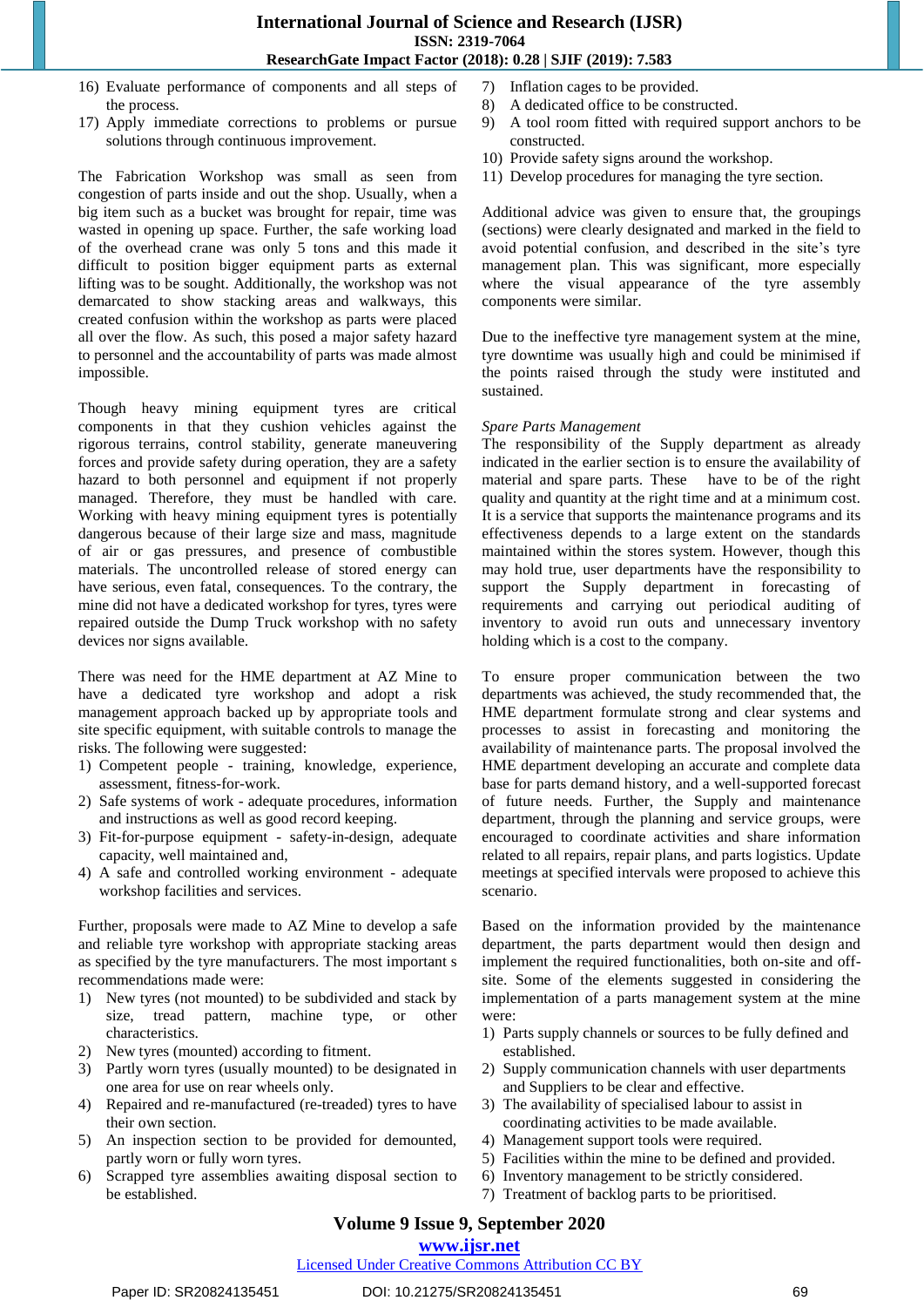8) Procedures to support the system, and

9) The performance evaluation criteria to be instituted.

The other significant point emphasised was the storage of parts, the on-site storage of parts and components usually represents a challenge in terms of facilities and parts integrity preservation. Parts that are not stored properly are a source of equipment breakdown when installed on equipment. On the other hand, parts and components are expensive and must be in perfect condition when needed, contamination control practices must be fully observed. It was further stressed to the HME department that, it was important to consider the level-of-control of fleet maintenance and repair activities, which equally have a significant impact on the performance results of parts support. Measuring the "Percentage of Scheduled downtime" provides an indication of the control over the maintenance and repair activities of the fleet.

#### *Maintenance Strategy and Systems*

The HME department at the mime was found to have no firm maintenance strategy to guide its operations. A maintenance strategy is a plan of action designed to achieve a long-term or overall aim in terms of equipment maintenance with the ultimate aim of ensuring high equipment reliability. Additionally, Kelly (1997) defines a maintenance Strategy as a systematic approach to upkeep the facilities and equipment and it varies from facility to facility. Therefore, for successfully operation, the HME at AZ mine needed to set up its own strategy to involve identification, researching and execution of many repairs, replacement and inspection decisions and to be concerned with formulating the best life plan for each unit of the equipment, in coordination with production and other functions concerned.

Further, there was no dedicated Computerized Maintenance Management System (CMMS), the one used was more of a financial accounting software. It did not provide for such processes as maintenance trigger or equipment life cycle monitoring.

However, whilst an important part of an overall maintenance strategy an ERP - CMMS (Computerized Maintenance Management System) is essentially a data recording and reporting system, the usefulness of CMMS output (schedules, reports or performance indicators) is determined by the relevance and accuracy of the base data. Relevant base data starts with a "begin with the end in mind" approach to data collection and accurate base data requires robust business processes. Importantly, despite the name, a CMMS does not manage the work and does not manage the people, two critical ingredients for successful maintenance outcomes. Consequently, organizations often rely on the "tacit knowledge" of key people or that knowledge that comes with grey hair and experience to "keep things going". Tacit knowledge might appear to manage the system and asset failures in the short term, but any personality / individual driven approach is not a sustainable strategy for delivering safe reliable equipment consistently over time. Reliance on CMMS and tacit knowledge in the absence of a comprehensive work execution mechanism inevitably leads to crisis. The onset of crisis may be gradual and go unnoticed until the risk profile of the project or business is complicated by one or more outcomes of fire, accelerated asset impairment, catastrophic failure, and / or unreliable assets. Each of these outcomes can be traced back to the same or similar root cause and each can have a significant impact on the performance of the project, morale of the people and reputation of the organization.

Though strategy was identified as one of the critical elements for the success of the HME maintenance department at AZ Mine, the study did not conclusively discuss this element. Further studies may be required to determine a suitable maintenance strategy for the mine.

#### *Summary*

The factors affecting the reliability of the major HME at AZ Mine were summarised as shown in figure 5.



**Figure 5:** Contributing Factors to Low Equipment Reliability

## **Volume 9 Issue 9, September 2020 www.ijsr.net**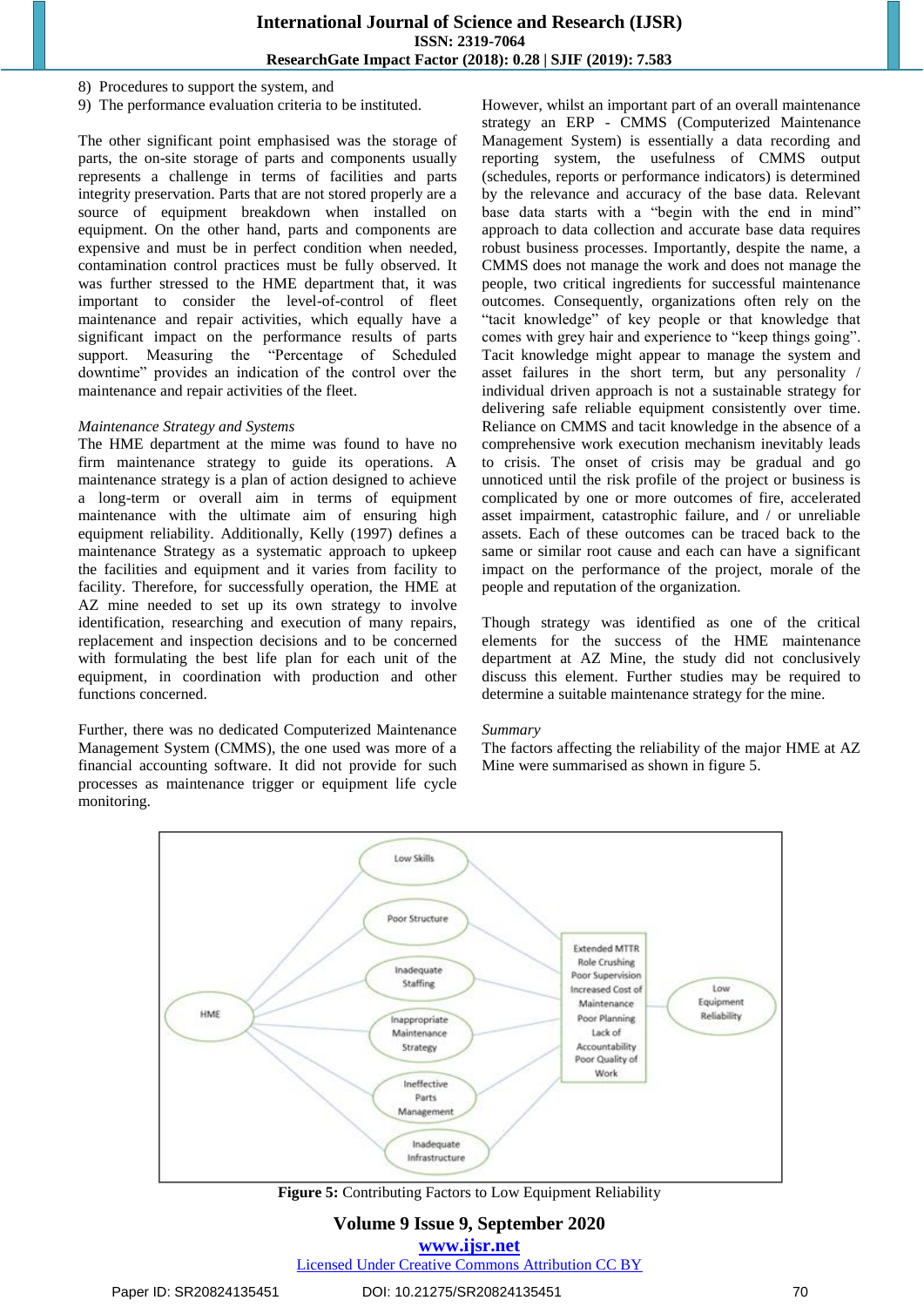As seen from Figure 5, the main factors affecting reliability of HME at AZ mine were:

- 1) Low Skills levels-the Local Technicians had not undergone the required HER training and yet they were the largest in number. This created a condition of poor fault diagnosis, extended mean time to repair and waste of parts as some tasks were carried out through try and error.
- 2) Poor Structure-this caused confusion among workers as they had no fixed supervisor to report to, therefore, accountability and defining of responsibilities was difficult.
- 3) Inadequate staffing-most tasks were not carried out and those carried out were rushed. This condition led to poor quality of work leaving the workshop. Additionally, it was not easy to formulate a workable structure with insufficient manpower.
- 4) Maintenance Strategy- due to not having a defined maintenance strategy, the department did not have a systematic way of operating, tasks and decisions were random and not consistent. This also led to other programs such as component change out plan not being carried as expected.
- 5) Inappropriate parts management this led to extended lead time of parts as there was no proper forecasting of requirements and the Supply department was not given propriety lists of parts. The storage of major parts was not good resulting into most of the parts failing prematurely when installed on equipment.
- 6) Inadequate Infrastructure led to most tasks not to be carried out appropriately and within time. Some areas like the tyre bay exposed personnel to serious hazards as all tyre repair work was done in open space.

## **5. Conclusion**

Though AZ Mine management concluded that the major cause of the low reliability of the HME at the mine was poor supervision and extended spare parts lead time, the study conclusively found out that, the department was faced with various factors some of which were not considered by management. However, this situation may not only be unique to AZ Mine alone, many mining organizations ignore the root cause of poor equipment reliability and focus on minor contributing factors.

The main outcome from the study is that, the mine did not have appropriate skills to work on the high technology equipment. The Local Technicians, though constituted the largest number of Technicians on the mine compared with the skilled Expatriates, were not adequately trained and the onsite training provided was not sufficient. Further, there was no established spares management plan to assist in prioritising and forecasting parts acquisition. The maintenance infrastructure did not support the HME operations and the department run without a formalised maintenance strategy. To summarise the factors responsible for downtime, a framework to show the main causes of the low equipment reliability with intervening variables was developed.

Finally, various recommendations were made and in certain areas implementation commenced immediately, however, recruiting of qualified and experienced staff faced a serious challenge due to the worldwide travel restriction of personnel imposed by various nations due the COVID 19 pandemic.

## **References**

- [1] Aswathappa, K ((2009), HRM Text and Cases, 5ed, New Delhi: McGraw Hill.
- [2] Barabady, J and Kumar, U (2008), Reliability Analysis of Mining Equipment: A case study of a Crushing Plant at Jajarm Bauxite Mine in Iran, Reliability Engineering and System Safety,  $98(4)$ , pp $647 - 653$ .
- [3] Bluefield Asset Management (2018), Estimating Maintenance Labor Resources, https://bluefield.com.au/2018/07/24/estimatingmaintenance-labour-resources/ (Accessed, 14th March 2020).
- [4] Cabahug, R., Edwards., David, J., and Nicholas, J. (2004), "Classifying plant operator maintenance proficiency: examining personal variables", Building Research and Information, 32 (2), pp119-127.
- [5] David, J (2015), Maintenance Planning: A Key Tool for Success of Your Maintenance Program.
- [6] Gill, A. S., Flaschner, A. B., and Shachar, M (2006), Mitigating Stress by Implementing Transformational Leadership, International Journal of Contemporary Hospitality Management, 18(6), pp469 – 481.
- [7] Grujic M. Milos., Grujic M. Miodrag and Ivkovic D.M (2000), The impact of Multi-element External Coal Transportation on Reliability of the System and on Environment", Mine Planning and Equipment Selection, Panagiotou and Michalakopoulos, Balkema, Rotterdam, pp569 – 572.
- [8] Gupta S., Ramakrishna N. and Bhattacharya J (2005), Replacement and Maintenance Analysis of a Long wall Shearer using Fault Tree Technique, Mining Technology, 2(115), pp49- 58.
- [9] Hall R.A., Daneshmend L.K., Lipsett M.G. and Wong J (2000), Reliability Analysis as a Tool for Surface Mining Equipment Evaluation and Selection, CIM Bulletin, 93(1044), pp78 – 82.
- [10] Jula, D., Praporgescus, G., Cornaciu, N and Deaconu, I (2006), Considerations on the Reliability of Machines and Equipment used in the Open Pit, Annals of the University of Petroşani, Mechanical Engineering, pp155-172.
- [11] Kelly, A (2006). Strategic Management Planning, Elsevier: Oxford.
- [12] Kelly, A. (1997), Maintenance Strategy Business Centered Maintenance, Elseveir and Butterworth-Heinemann, New York, NY.
- [13] Knights, P (2005), Best-In-Class Maintenance Benchmarking in Chilean Open Pit Mines, Australia: Queensland University.
- [14] Kumar U (1989), Availability Studies of Load-Haul-Dump Machines, Proceeding of 21st Application Operation Research and Computers in Mineral Industry, SME,AIME, Las Vegas: USA,
- [15] Ljungberg, Õ. (1998), "Measurement of Overall Equipment Effectiveness as a basis for TPM Activities", International Journal of Operations and Production Management,18 (5), pp495-507.

# **Volume 9 Issue 9, September 2020**

#### **www.ijsr.net**